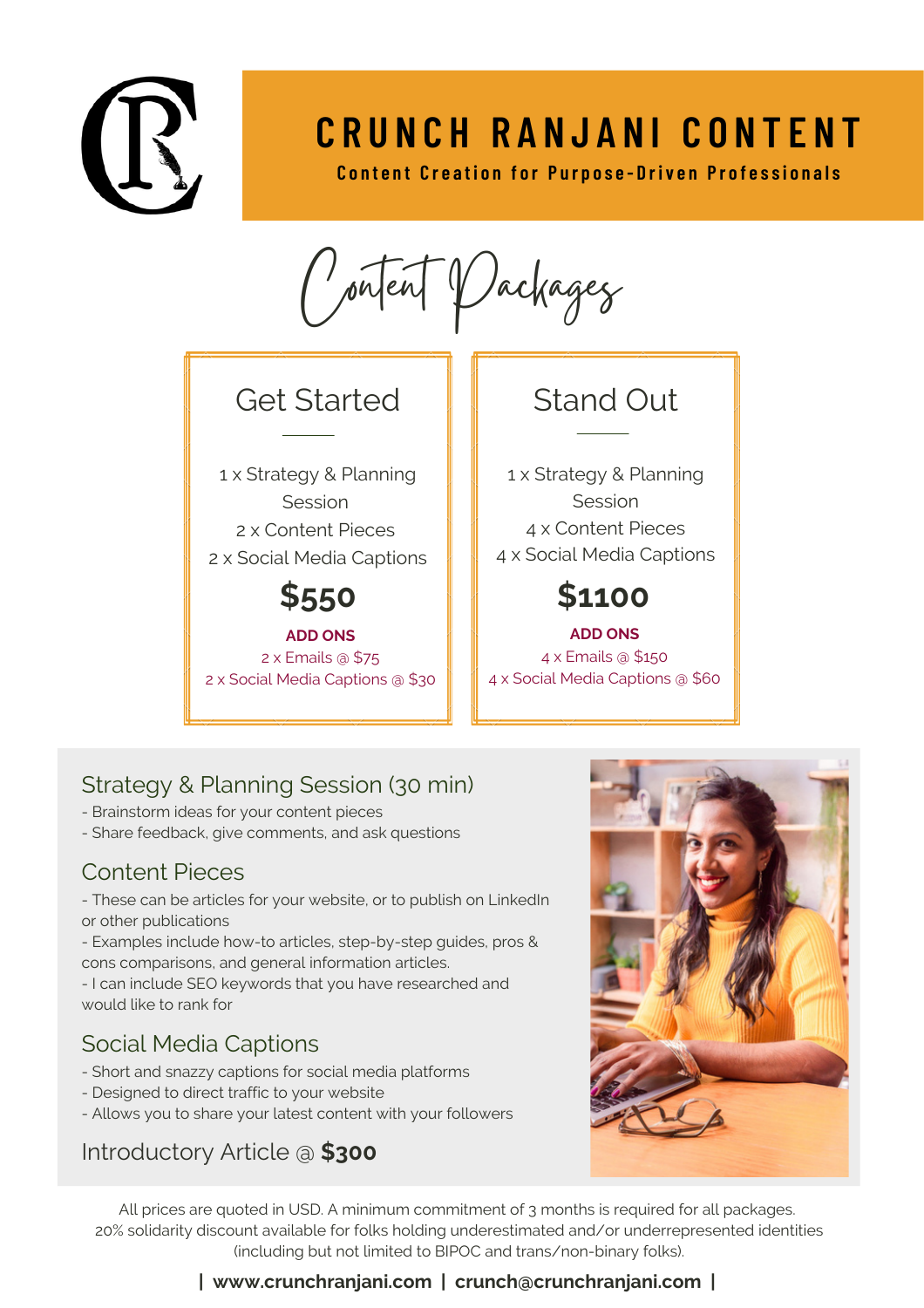

# **C R U N C H R A N J A N I C O N T E N T**

**Content Creation for Purpose-Driven Professionals** 

Repurposing Packages

1 x Content Piece 1 x Social Media Captions

**ADD ONS** 1 x Emails @ \$40 2 x Social Media Captions @ \$30

## Boost  $\|\cdot\|$  Strengthen

2 x Content Pieces 2 x Social Media Captions

**ADD ONS** 2 x Emails @ \$75 4 x Social Media Captions @ \$60

# Amplify

4 x Content Pieces 4 x Social Media Captions

**\$195 \$375 \$720**

**ADD ONS** 4 x Emails @ \$150 8 x Social Media Captions @ \$120



#### Repurposed Content

- Repurpose video or audio (Facebook Lives, YouTube
- videos, podcast interviews etc.) into written content.
- Based on 30min of audio/video
- 750 words of written content

#### Social Media Captions

- Short and snazzy captions for social media platforms
- Designed to direct traffic to your website
- Allows you to share your latest content with your followers

#### Email Newsletters

- Summary of information presented in the content pieces
- Keep your email subscribers in the loop and updated on fresh new information

#### Introductory Article @ **\$225**

All prices are quoted in USD. A minimum commitment of 3 months is required for all packages. 20% solidarity discount available for folks holding underestimated and/or underrepresented identities (including but not limited to BIPOC and trans/non-binary folks).

#### **| www.crunchranjani.com | crunch@crunchranjani.com |**